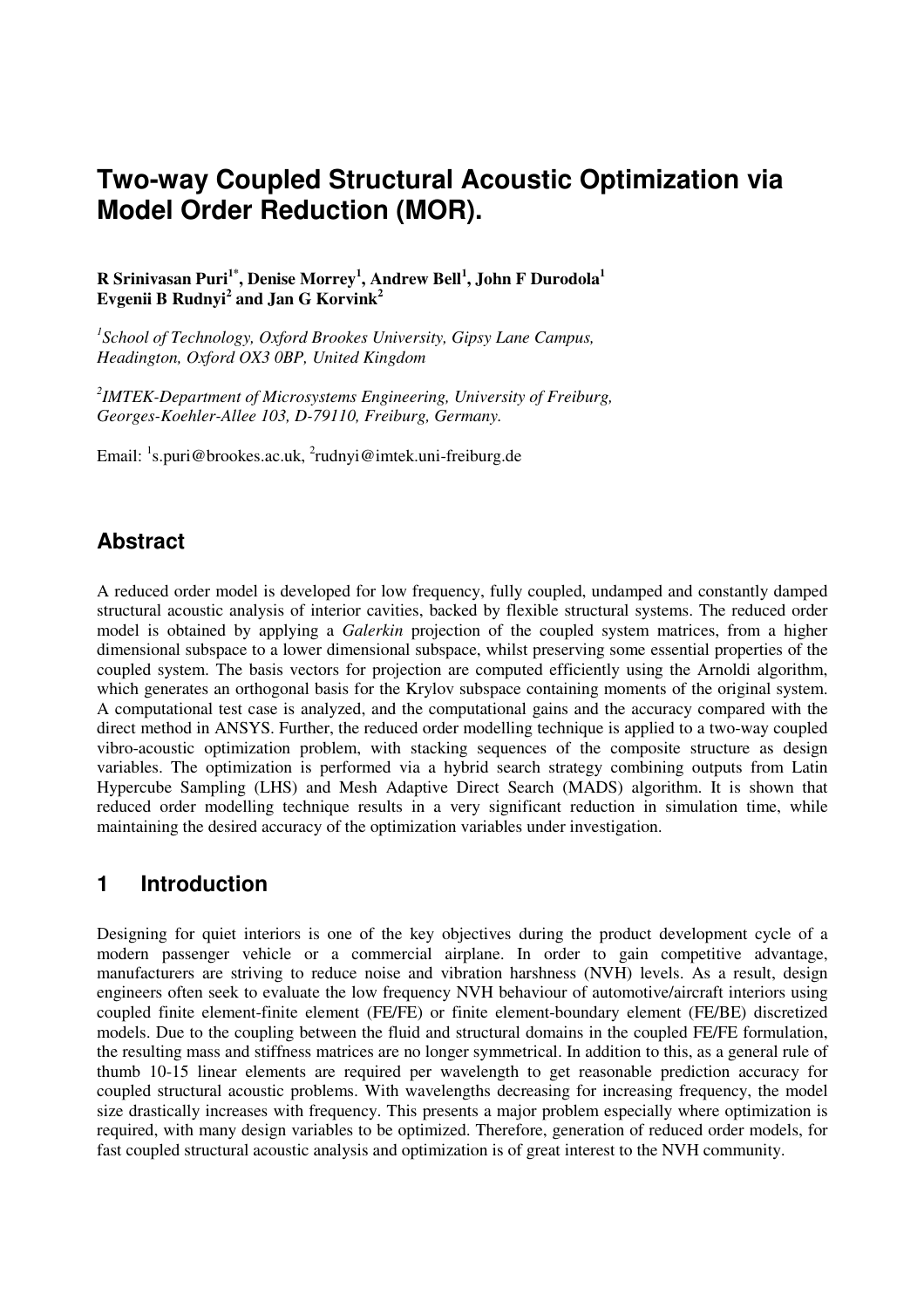The two most popular approaches currently used to reduce the computational time of such coupled problems are the mode superposition and the component mode synthesis (CMS) method. The former method uses the dominant natural frequencies and mode shapes, extracted from a normal modal analysis, and the response is assumed to be a linear combination of the modes. In the later method, the system is divided into different components, and the frequency response is projected onto a fluid FE or a BE mesh to compute pressure levels. However, the reduction thus obtained is often not substantial. Further, the CMS method relies on the user to select interface nodes to enforce coupling conditions, which is a possible source of additional error. Other approaches to decrease computational time include generation of Ritz vectors, the use of influence co-efficients from a BE model, truncated coupled FE/FE analysis, and the patented ATV method, to name a few. The reader is referred to [1], for a review of some other approaches to reduce computational time. More recently, however, model order reduction (MOR) via implicit moment matching, has received considerable attention among mathematicians and the circuit simulation community  $[2, 3, 4]$ . It has been shown in various engineering applications  $[4, 5]$  that the time required to solve reduced order models via MOR is reduced significantly when compared to solving the original higher dimensional model, whilst maintaining the desired accuracy of the solution. The aim of MOR is to construct a reduced order model, from the original higher dimensional model, which is a good representation of the system input/output behavior at certain points in the frequency domain. The reduction is achieved by applying a projection from a higher order to a lower order space using a set of Krylov subspaces, generated by the Arnoldi algorithm. Additionally, the reduced model preserves certain essential properties such as maintaining the second order form and stability.

A reduced order model does not allow us to preserve geometry related information, and after changes in the original higher dimensional model, the reduced order model must be regenerated again. Fortunately, the time required to generate a reduced order model is comparable with that for a single frequency evaluation [11]. As a result, implicit moment matching is considered in this paper as a tool for fast frequency sweep. During the optimization, the reduced order model is used just once, and is regenerated for each optimization step. Nonetheless, we will demonstrate that even with such a set-up, there is considerable saving in computational time.

The paper focuses on the application of such Krylov based MOR techniques to structurally damped, fully coupled structural acoustic problems. The rest of the paper is laid out as follows: In Section- 2, the general framework for model order reduction for second order systems is introduced. In Section- 3 the Arnoldi procedure adapted for model order reduction for the coupled damped structural acoustic problem is described. In Section- 4 a numerical example from is solved using the direct approach in ANSYS FE code and the MOR via Arnoldi approach. Error estimates, results and computational times and simple convergence models are discussed. In Section- 5 MOR is incorporated via the Arnoldi process in the structural-acoustic optimization process to speed up simulation time, whilst maintaining the desired accuracy of the optimization variables and objective function under investigation. Section- 6 summarizes the paper with a short discussion of the results. Finally, Section: 7 concludes the paper with some potential applications of MOR in structural acoustics, and future recommendations.

# **2 Model Order Reduction for second order systems**

After discretization of a general dynamical model of mechanical system, one obtains a system of second order ordinary differential equations in matrix form as follows:

$$
M\ddot{x}(t) + C\dot{x}(t) + Kx(t) = Fu(t)
$$
  
\n
$$
y(t) = L^T x(t)
$$
\n(1)

where *(t)* is the time variable,  $x(t)$  is the vector of state variables,  $u(t)$  is the input force vector, and  $y(t)$  the output measurement vector. The matrices *M*, *C* and *K* are mass, damping and stiffness matrices, *F* and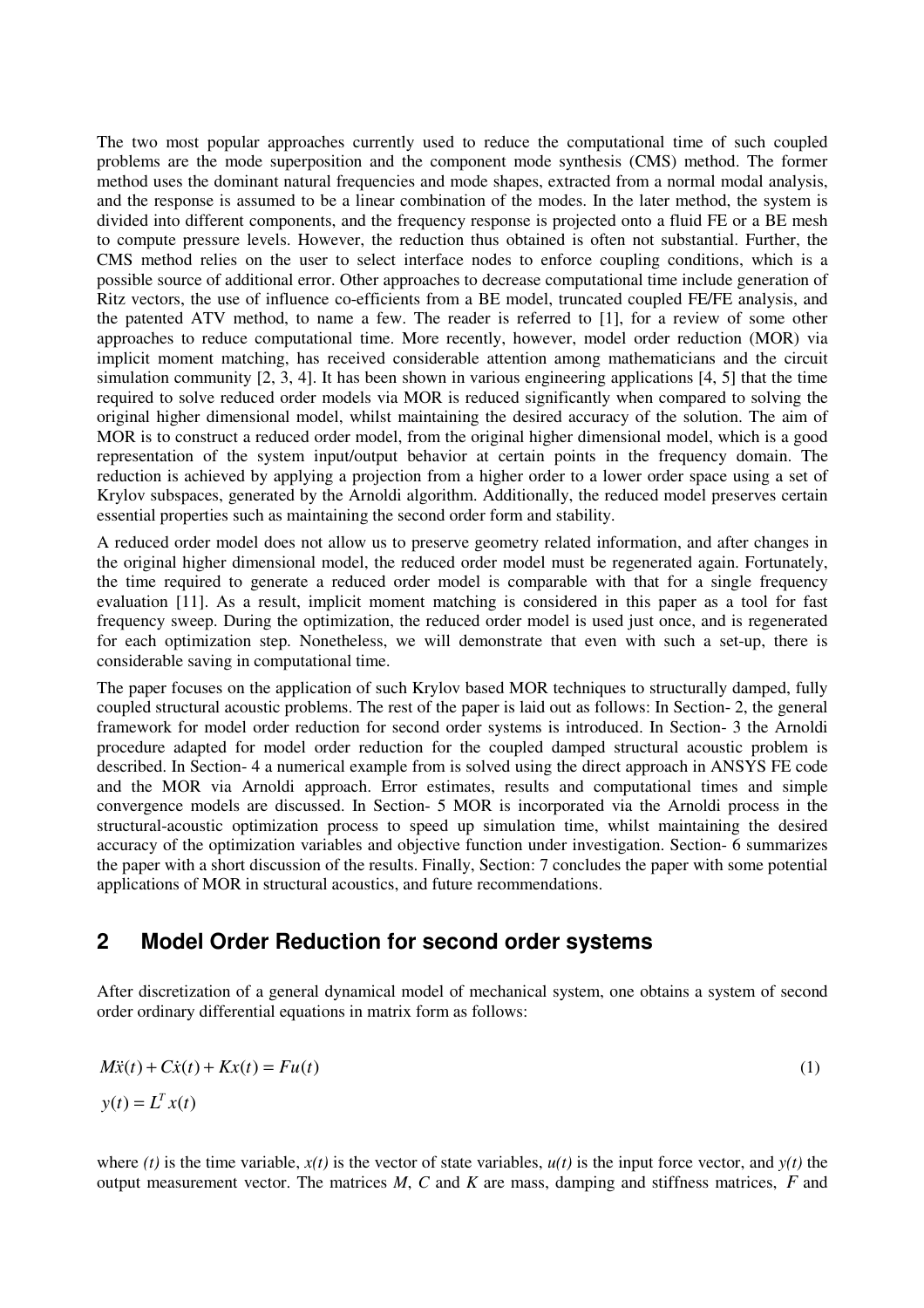*L* are the input distribution matrix and output measurement matrix at certain points respectively. A harmonic simulation, assuming  $\{F\} = F_0 e^{i\omega t}$  and ignoring damping in (1) yields:

$$
[-\omega^{2}[M]+[K]]\{x\} = \{F\}
$$
  

$$
y(\omega) = L^{T}x(\omega)
$$
 (2)

where,  $\omega$  denotes the circular frequency, and,  $\{x\}$ ,  $\{F\}$  denote complex vectors of state variables and inputs to the system respectively. The principle of model reduction is to find a lower dimensional subspace  $V \in \mathfrak{R}^{N \times n}$ , and,

$$
x = Vz + \varepsilon \text{ where, } z \in \mathbb{R}^n, n < N \tag{3}
$$

such that the time dependent behaviour of the original higher dimensional state vector  $x$  can be well approximated by the projection matrix *V* in relation to a considerably reduced vector *z* of order *n* with the exception of a small error  $\varepsilon \in \mathbb{R}^N$ . Once the projection matrix *V* is found, the original equation (2) is projected onto it. The projection produces a reduced set of system equations, in second order form, as follows:

$$
(-\omega^2 [M_r] + [K_r])\{z\} = \{F_r\}
$$
  
\n
$$
y_r(\omega) = L_r^T z(\omega)
$$
\n(4)

where the subscript *r* denotes the reduced matrix and:

$$
M_r = V^T M V
$$
,  $K_r = V^T K V$ ,  $F_r = V^T F$ ,  $L_r = V^T L$ .

It is worth noting that  $y_r(\omega) \approx y(\omega)$ . Due to its low dimensionality, the solution to (4) is much faster than the original higher dimensional model. The input and output vectors are the same dimension as (2). Several methods exist to choose *V*. In this work, we choose the projection matrix *V* to be a Krylov subspace in order to provide the moment matching properties [2, 3].

#### **2.1 Model Order Reduction for coupled structural acoustic systems:**

For a coupled structural acoustic case, we start off from Cragg's pressure formulation [9]:

$$
\begin{pmatrix}\nMs & 0 \\
Mfs & Ma\n\end{pmatrix}\n\begin{pmatrix}\n\ddot{u} \\
\ddot{p}\n\end{pmatrix} +\n\begin{pmatrix}\nCs & 0 \\
0 & Ca\n\end{pmatrix}\n\begin{pmatrix}\n\dot{u} \\
\dot{p}\n\end{pmatrix} +\n\begin{pmatrix}\nKs & Kfs \\
0 & Ka\n\end{pmatrix}\n\begin{pmatrix}\nu \\
p\n\end{pmatrix} =\n\begin{pmatrix}\nFs \\
0\n\end{pmatrix}
$$
\n
$$
y(t) = L^T\n\begin{pmatrix}\nu \\
p\n\end{pmatrix}
$$
\n(5)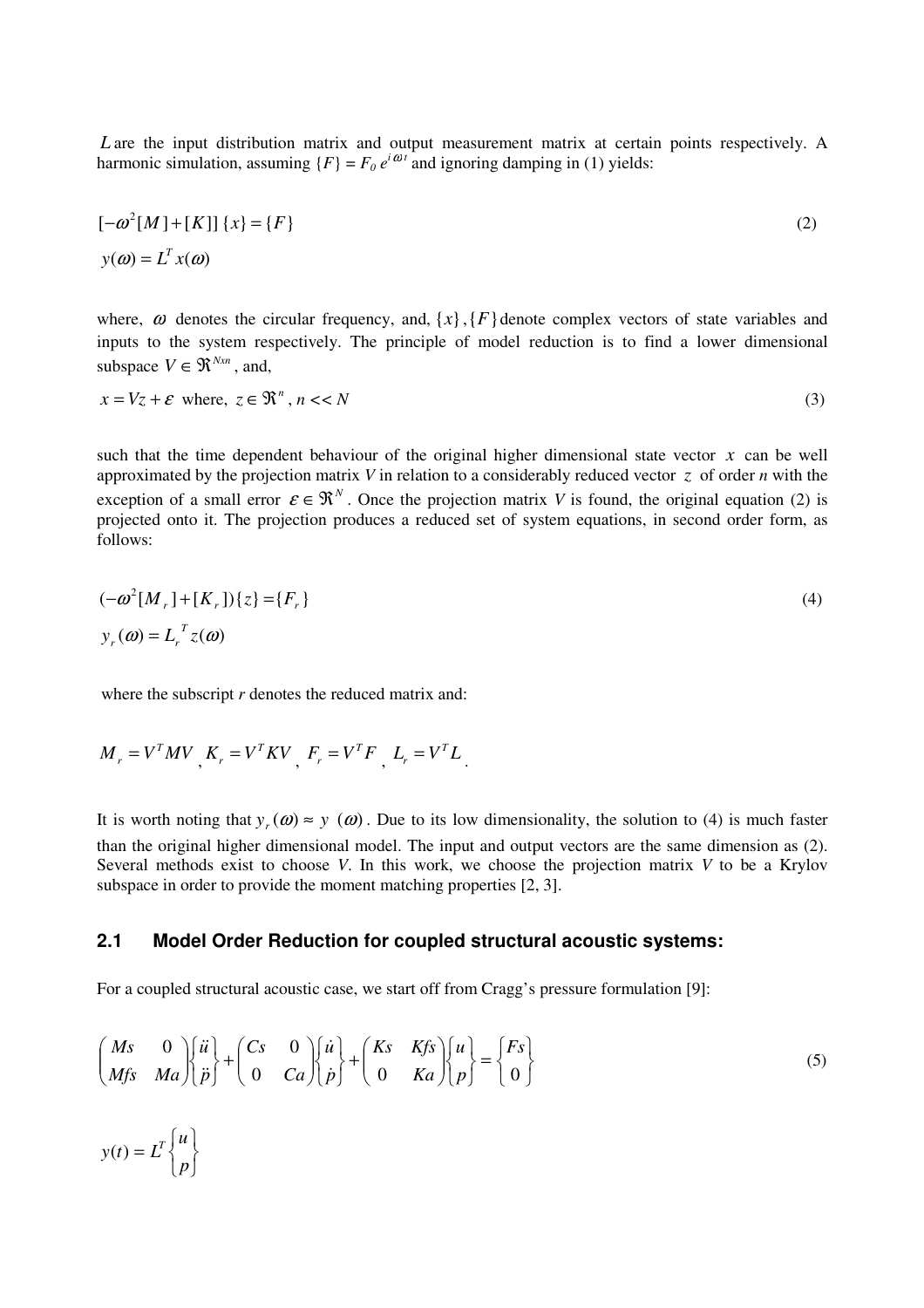where,  $M_s$  is the structural mass matrix,  $M_{fs}$  is the coupled mass matrix,  $M_a$  is the acoustic mass matrix,  $C_s$ is the structural damping matrix,  $C_a$  is the acoustic damping matrix,  $K_s$  is the structural stiffness matrix,  $K_{fs}$ is the coupled stiffness matrix,  $K_a$  is the acoustic stiffness matrix,  $F_s$  is the structural force vector,  $y(t)$  the output measurement vector and  $u$ ,  $p$  are the displacements and pressures at nodal co-ordinates respectively. Ignoring damping for the structure and fluid, the coupled equations in the case of harmonic response analysis become:

$$
\begin{bmatrix} -\omega^2 \begin{pmatrix} Ms & 0 \\ Mfs & Ma \end{pmatrix} + \begin{pmatrix} Ks & Kfs \\ 0 & Ka \end{pmatrix} \end{bmatrix} \begin{bmatrix} u \\ p \end{bmatrix} = \begin{Bmatrix} Fs \\ 0 \end{Bmatrix}
$$
 (6)

Constant structural or acoustic damping ratio's can be incorporated into the system matrices of (6) avoiding a direct participation of [C], as it is frequency independent by the definition. Although there exists techniques to reduce system matrices with [C], in this paper, we restrict ourselves to constant structural damping. A straightforward extension can be made to constant acoustic damping. The finite element software, ANSYS [14] formulates constant damping via the command DMPRAT and MP, DMPR which adds imaginary terms to the stiffness matrix according to the relationship:

$$
\beta_c = \frac{2}{\Omega} \xi \tag{6-A}
$$

Where,  $\beta_c$  is the constant multiplier applied to structural parts of the coupled stiffness matrix, and  $\Omega$  is the frequency in rad/s and  $\xi$  is the constant damping ratio. This implies that the matrix [K] is complexvalued. In other words, the structural stiffness matrix  $K_s$  in Eqn (5), Eqn (6) becomes  $K_s + 2\xi K_s$ .

It can be seen that  $(6)$  is similar to  $(2)$ . In this case, the approximation becomes:

$$
\begin{Bmatrix} u \\ p \end{Bmatrix} = \{x\} = Vz + \varepsilon
$$
 (7)

The transfer function of the system  $H(s) = (Y(s) / U(s))$  using the Laplace transform can be written as:

$$
H(s) = L^T (s^2 M_{sa} + s C_{sa} + K_{sa})^{-1} F_{sa}
$$
\n(8)

Ignoring damping, and expanding  $(8)$  using the Taylor series about  $s = 0$  results in:

$$
H(s) = \sum_{i=0}^{\infty} (-1)^i L^T (K_{sa}^{-1} M_{sa})^i K_{sa}^{-1} F_{sa} s^{2i} = \sum_{i=0}^{\infty} m_i s^{2i}
$$
 (9)

Where  $m_i = (-1)^i L^T (K_{sa}^{-1} M_{sa})^i K_{sa}^{-1} F_{sa}$  (for  $i = 0, \infty$ ) *i sa sa i T*  $\mathcal{L}_i = (-1)^i L^T (K_{sa}^{-1} M_{sa})^i K_{sa}^{-1} F_{sa}$  (*for i* = 0, $\infty$ ) are called the moments of *H*(*s*) and,

$$
M_{sa} = \begin{pmatrix} Ms & 0 \\ Mfs & Ma \end{pmatrix}, K_{sa} = \begin{pmatrix} Ks & Kfs \\ 0 & Ka \end{pmatrix}, F_{sa} = \begin{Bmatrix} Fs \\ 0 \end{Bmatrix}.
$$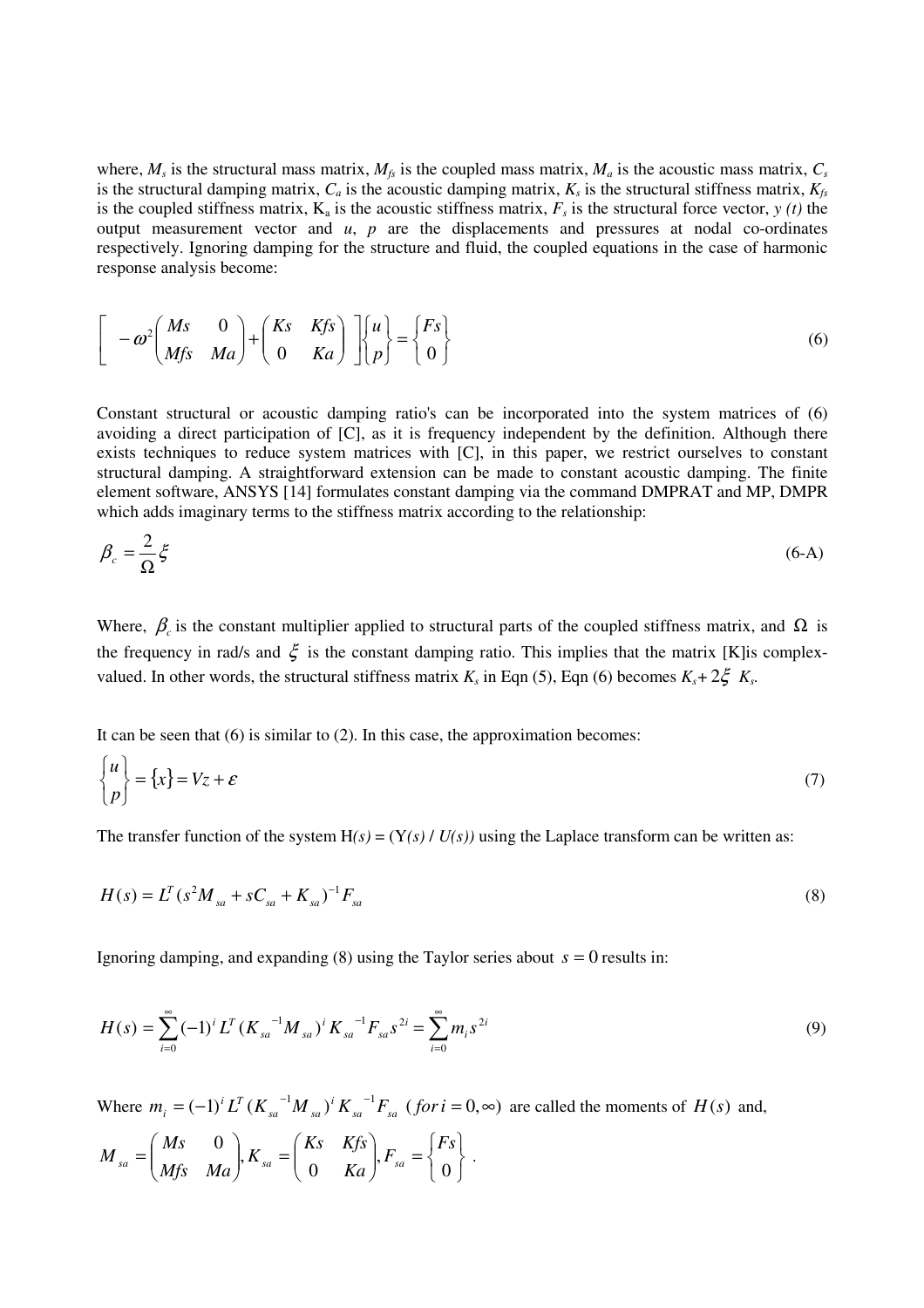By matching some of these moments of the higher dimensional system about *s=0*, the reduced order model can be constructed, as it directly relates the input to the output of the system. Theoretically, any expansion point within the frequency range of interest can be used, and a real choice depends on required approximation properties. However, explicitly computing such moments tends to be numerically unstable [3, 4], and it is therefore preferable to attempt to implicitly match these moments via the Arnoldi process. Su and Craig [7], showed that if the projection matrix *V* is chosen from a Krylov subspace of dimension *q*,

$$
K_q(K^{-1}M, K^{-1}F) = span\{K^{-1}F, (K^{-1}M)K^{-1}F, \dots \dots \dots (K^{-1}M)^{q-1}K^{-1}F\}
$$
\n(10)

then, the reduced order model matches  $q+1$  moments of the higher dimensional model. Loosely speaking, if the  $q^{th}$  vector spanning the Krylov sequence is present in matrix V, we match the  $q^{th}$  moment of the system. The block vectors  $K^I F$  and  $K^I M$  can be interpreted as the static deflection due to the force distribution *F*, and the static deflection produced by the inertia forces associated with the deflection  $K<sup>T</sup>F$ respectively.

### **3 The Arnoldi Algorithm**

To avoid numerical problems while building up the Krylov subspace, an orthogonal basis is constructed for the given subspace. This is done using the Arnoldi algorithm. Given a Krylov subspace  $K_q(A_i, g_i)$ , the Arnoldi algorithm finds a set of vectors with norm one which are orthogonal to each other, given by:

$$
V^T V = I \qquad \text{and} \quad V^T A_I V = H_q \tag{11}
$$

Where  $H_q \in \mathbb{R}^{q \times q}$  is a block upper Hessenberg matrix and  $I_q \in \mathbb{R}^{q \times q}$  is the identity matrix. *Figure: 1* describes the implemented algorithm, which is used to generate the Arnoldi vectors for the coupled structural acoustic system. For multiple inputs, the block version of the algorithm can be found in [4].

For the coupled structural acoustic case, we have:

$$
Colspan(V) = K_q(K_{sa}^{-1}M_{sa}, K_{sa}^{-1}F_{sa})
$$
  
\n
$$
V^T K_{sa}^{-1}M_{sa}V = H_q \text{ and } V^T V = I
$$
\n(12)

The discussion of the block version of the algorithm, which is used to generate the Arnoldi vectors for the coupled structural acoustic system , multiple inputs and multiple outputs, is quite involved, and so the reader is referred to [3] for a detailed discussion of this. In short, the block version of the Arnoldi algorithm generates orthogonal vectors spanning the Krylov subspace:

$$
K_q(A_1, g_1, g_2) = span\{g_1, g_2, A_1g_1, A_1g_2, \dots, A^{q-1}g_1, A^{q-1}g_2\}
$$
\n(13)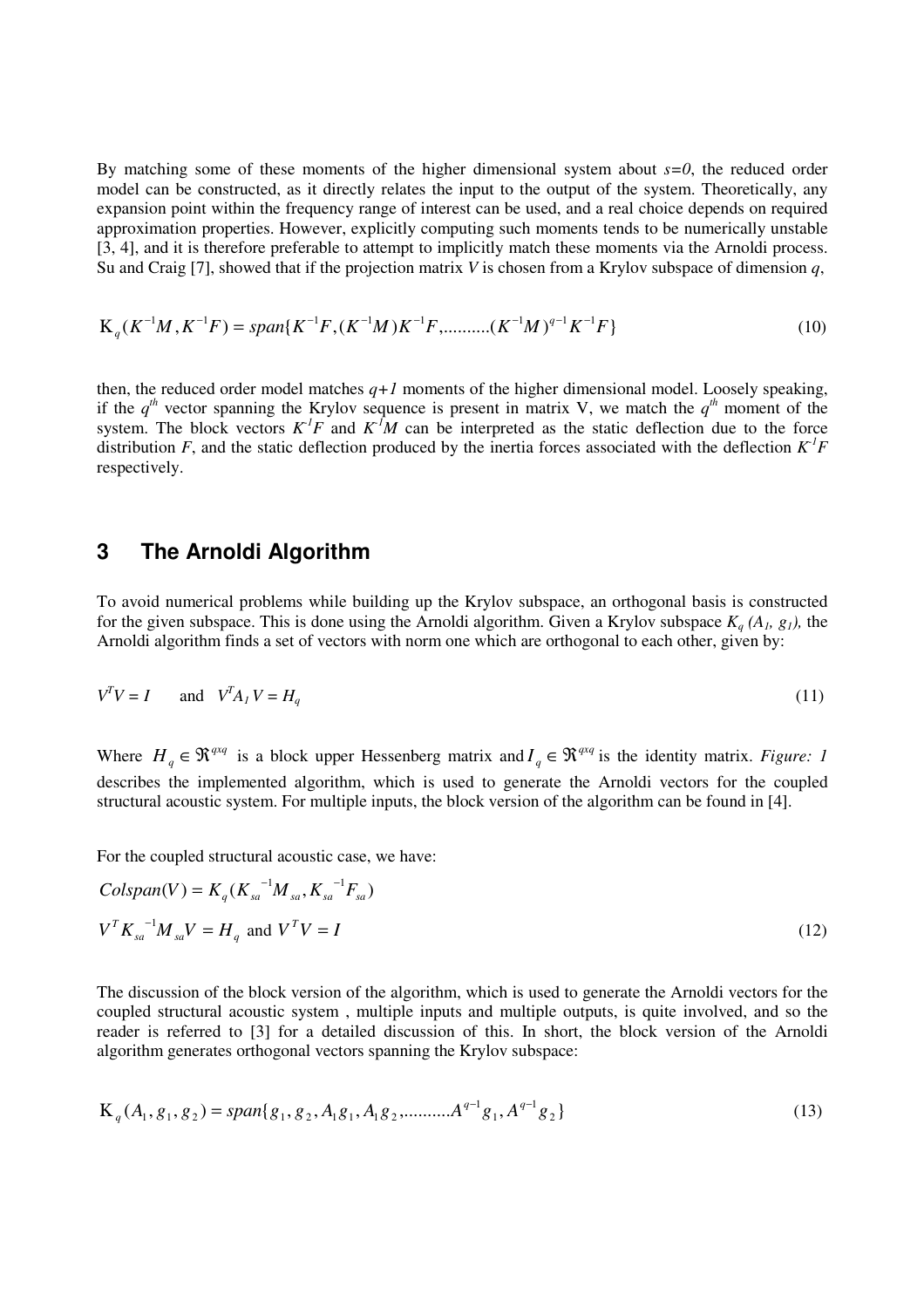It can be seen that in each step of the algorithm, one vector orthogonal to all previously generated vectors is constructed and normalized. The process is numerically very similar to the modified Gram-Schmidt orthogonalization. Due to the iterative property of the algorithm, it is possible to produce a reduced order model of lower dimension than initially specified, by just discarding the columns in matrix *V* and subsequently the rows and columns of the reduced order matrices. Eqn (6-A) implies that the matrix [K], and thus the Arnoldi generated projection matrix [V] are complex-valued.

#### *Algorithm: 1:*

Input: System Matrices K<sub>sa</sub>, M<sub>sa</sub>, F<sub>sa</sub>, L and *n* (number of vectors), expansion point  $s = (\omega_E + \omega_B)/2$ Output: *n* Arnoldi vectors 0. Set  $v_i = g$ 

1. For  $i = 1 \rightarrow n$ ,  $do$ :

- 1.1 Deflation check:  $t_{i,i-1} = ||v_i||$
- 1.2 Normalization:  $v_i = v_i / t_{i,i-1}$  $v_i = v_i^* / t_{i,i-1}$
- 1.3 Generation of next vector:  $v_{i+1}^* = Av_1$ 
	- 1.4 Orthogonalization with old vectors: for j=1 to i:

1.4.1 
$$
t_{j,1} = v_j^T v_{i+1}^*
$$
  
1.4.2  $v_{j+1}^* = v_{i+1}^* - t_{j,i} v_j$ 

2. Discard resulting  $H_q$ , and project  $M_{sa}$ ,  $K_{sa}$ ,  $F_{sa}$ ,  $L$  onto V to obtain reduced system matrices  $M_{Rsa}$ ,  $K_{Rsa}$ ,  $F_{Rsa}$ ,  $L_{Rsa}$  where the subscript *Rsa* represents the reduced structural acoustic matrices.

*Figure: 1: Arnoldi Process [3] [4].* 

# **4 Numerical Test Case**

To evaluate the accuracy and the computational gains achievable via reduced order modeling, a numerical test case has been chosen. The test case is a constrained 1.5m x 0.8m damped fiber reinforced sandwich plate (Glass Fibre/Foam Core/ Glass Fibre) backed by a rigid walled acoustic cavity. A structural damping ratio of 4% is specified for the analysis. The frequency range of interest for the coupled dynamic analysis is 0-300Hz. A unit harmonic force is applied to one of the structural nodes to excite the coupled system as show in *Figure: 2(a)*. The pressure response is computed at three nodes in the fluid domain using the Direct Method in ANSYS and MOR via the Arnoldi process. All computations described in this paper were performed using a Pentium 3GHz, 2GB RAM machine.





*Figure 2 – (a): Coupled FE model Figure 3 – (a): Noise Transfer Function*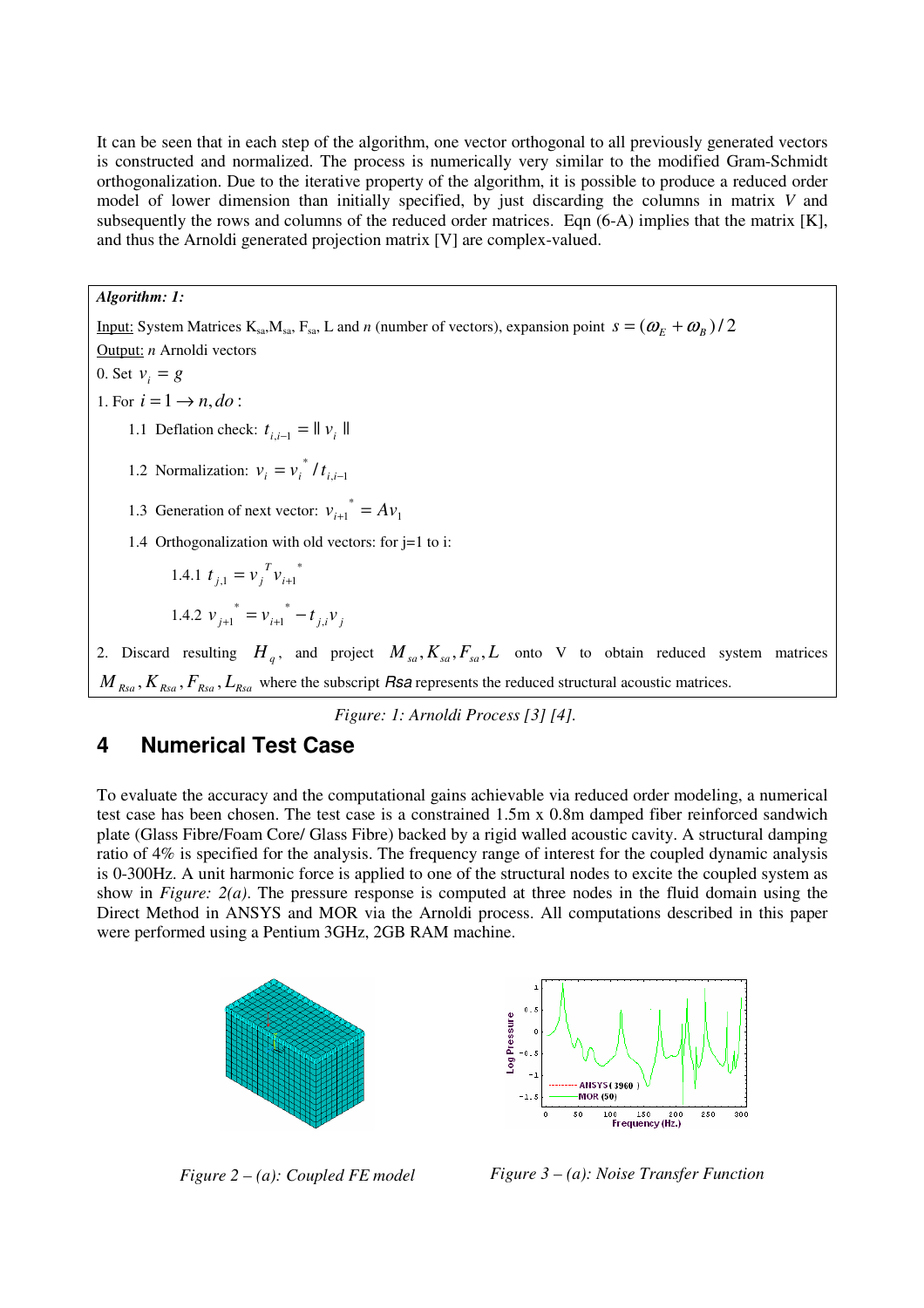

*Figure 2 – (b) Bottom: Noise Transfer Function* 

*Figure 3 – (b) Bottom: Noise Transfer Function* 

For the reduced order model, the computational time is a combination of four steps (a) Running a Stationary solution and generating matrices (b) Reading matrices and generating of Arnoldi vectors (c) Projection to second order form and (d) Simulation of the reduced order model. The spilt computational times for test case 1 are given in *Table: 1*. The reduced order model is set up and solved in Mathematica/MATLAB environment. A comparison of the solution times using MOR and the Direct method in ANSYS are given in *Table: 2.*

|                 | <b>ANSYS</b> | <b>Read Matrices, Arnoldi</b>                     | <b>Reduced model</b> | <b>Total: MOR via</b> |
|-----------------|--------------|---------------------------------------------------|----------------------|-----------------------|
| Model           |              | <b>Stationary   Vector Generation, projection</b> | <b>Simulation</b>    | Arnoldi               |
| TC <sup>1</sup> | 4 s          | $43.1 \text{ s}$<br>$(50$ Vectors)                | $1.25$ s             | 48.35 s               |

*Table: 1: MOR Split Computational Times; TC<sup>1</sup> : Test Case-1* 

| <b>Model</b> | <b>Elements</b> | DOF's | <b>ANSYS Direct</b> | <b>MOR</b> via Arnoldi | Reduction |
|--------------|-----------------|-------|---------------------|------------------------|-----------|
| $T^{-1}$     | 8400            | 1427  | 1080 s              | 48 s                   | $96\%$    |

*Table: 2: Computational Times; TC<sup>1</sup> : Test Case-1* 

#### **4.1 Convergence Properties**

In this section, a method to compute the error estimates, and thus the convergence properties of the model is presented. The approach is similar to the method described in [10]. In the first convergence model, a straightforward *true error* between the two models is computed as:

$$
\mathcal{E}_r(s) = \frac{|H(s) - H_r(s)|}{|H(s)|} \tag{15}
$$

Where, *H* (*s*) corresponds to the original transfer function, given by  $H(s) = L^T (s^2 M_{sa} + K_{sa})^{-1} F_{sa}$ where, the definitions of  $M_{sa}$ ,  $K_{sa}$  and  $F_{sa}$  remain the same as in (9) and  $H_r(s)$  is the reduced order transfer function. Further, a *relative error* between two successive reduced order models  $r$  and  $r + 1$ can be defined as:

$$
\hat{\mathcal{E}}_{r}(s) = \frac{|H_{r}(s) - H_{r+1}(s)|}{|H_{r}(s)|}
$$
\n(16)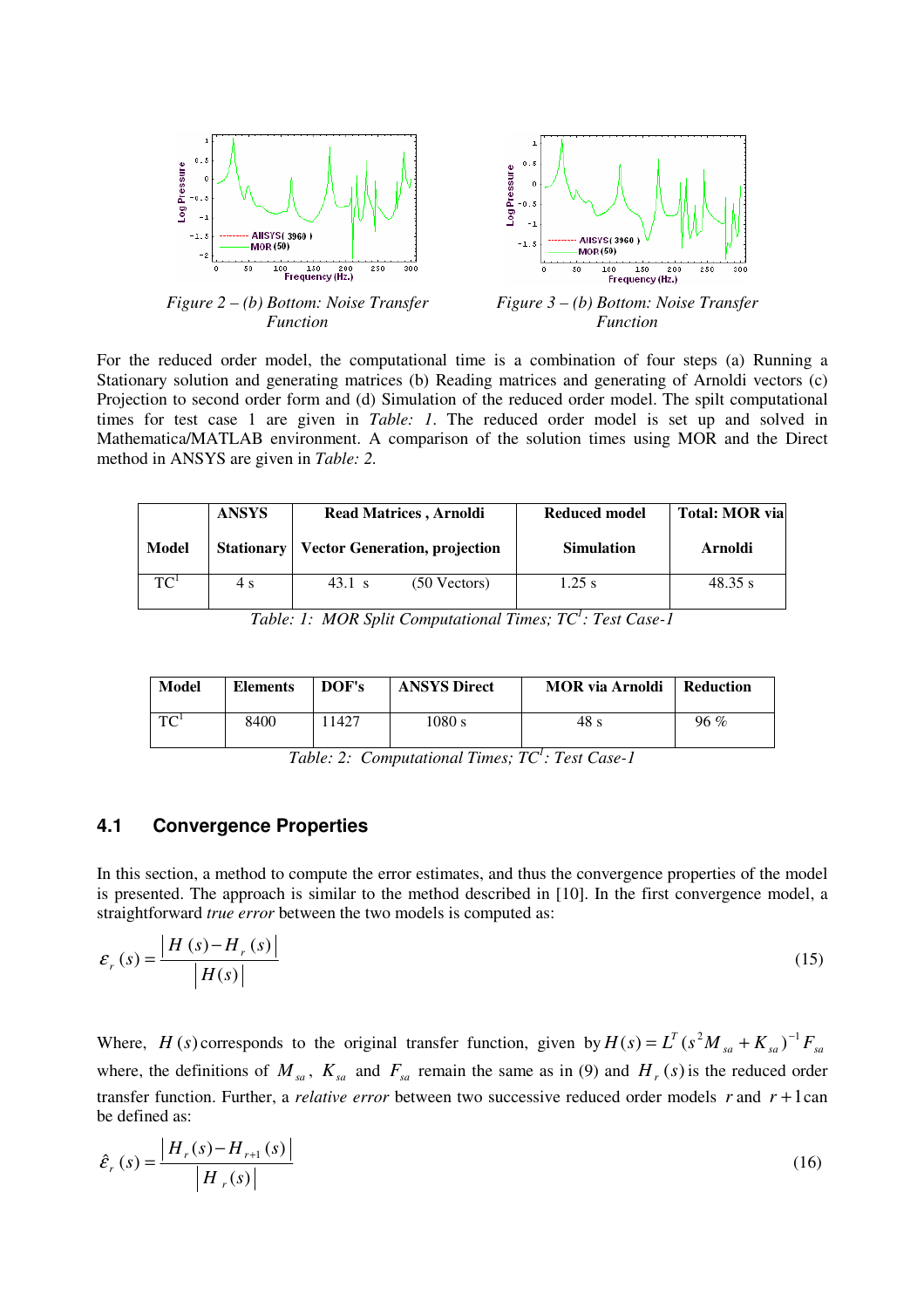As discussed in *Section:3*, the iterative property of the algorithm, allows reduced order models of lower dimension than initially specified to be produced, by just discarding the columns in the matrix V and subsequently the rows and columns of the reduced matrices. The true and relative error plots are given in *Figure:* 5 for start and end frequencies of the test cases i.e  $\omega = 1$  *Hz*. and  $\omega = 300$  *Hz. Figures:* 5(*a*) and *5(b)* indicate that, for the coupled box problem it is not possible to approximate the system using more than 50 Arnoldi generated vectors for both  $\omega = 1 Hz$  and  $\omega = 300 Hz$ . The number of vectors required to adequately approximate the transfer function, depends on the model size and the number of inputs specified to excite particular modes of the system. Error plots based on the absolute values of the transfer function are shown in *Figure: 4(a)* and *4(b)* .It is worth noting that, the output does not participate in the reduction process, and so the approximation is completely independent of the number and location of outputs specified.



 *(b) Bottom: Error Plot for 3(b) Figure: 5 (a): Top: Convergence model for 1Hz(b) Bottom Convergence model for300Hz* 

30 40 51<br>SYSTEM ORDER

60

### **5 Coupled Vibro-Acoustic Optimization**

*Figure: 4: (a) Top: Error Plot for 3(a)* 

In order to improve the acoustic characteristics of a vehicle interior, numerical optimization is often employed. Since there exists two forms of solution (coupled and uncoupled), it is often left to the engineer to decide on the approach best suited to the problem under investigation. However, a 'one-way' coupled analysis ignores the fluid loading on the structure, which is often the cause of cavity boom at low frequencies. Therefore, a fully coupled analysis is preferred in many vehicle/aerospace applications, but the computational time required to solve (6) restricts its subsequent use. Marburg [1] has provided a detailed review of the current practices in structural-acoustic optimization.

Over the recent years, different novel materials have been developed to control noise and vibration in vehicles and commercial aircrafts. In particular, fiber reinforced composites have generated significant interest in the development of structural materials due to their low density, high stiffness and excellent damping characteristics. Additionally, the orthotropic nature of such fiber reinforced composite materials implies that the directional stiffness depends on the orientation of fibers. Such flexibility can often be exploited to tailor the material to obtain the required structural acoustic performance [12], [13]. In this work, the feasibility of reducing interior noise levels through optimal lamination angles of a composite sandwich structure via reduced order modeling is demonstrated.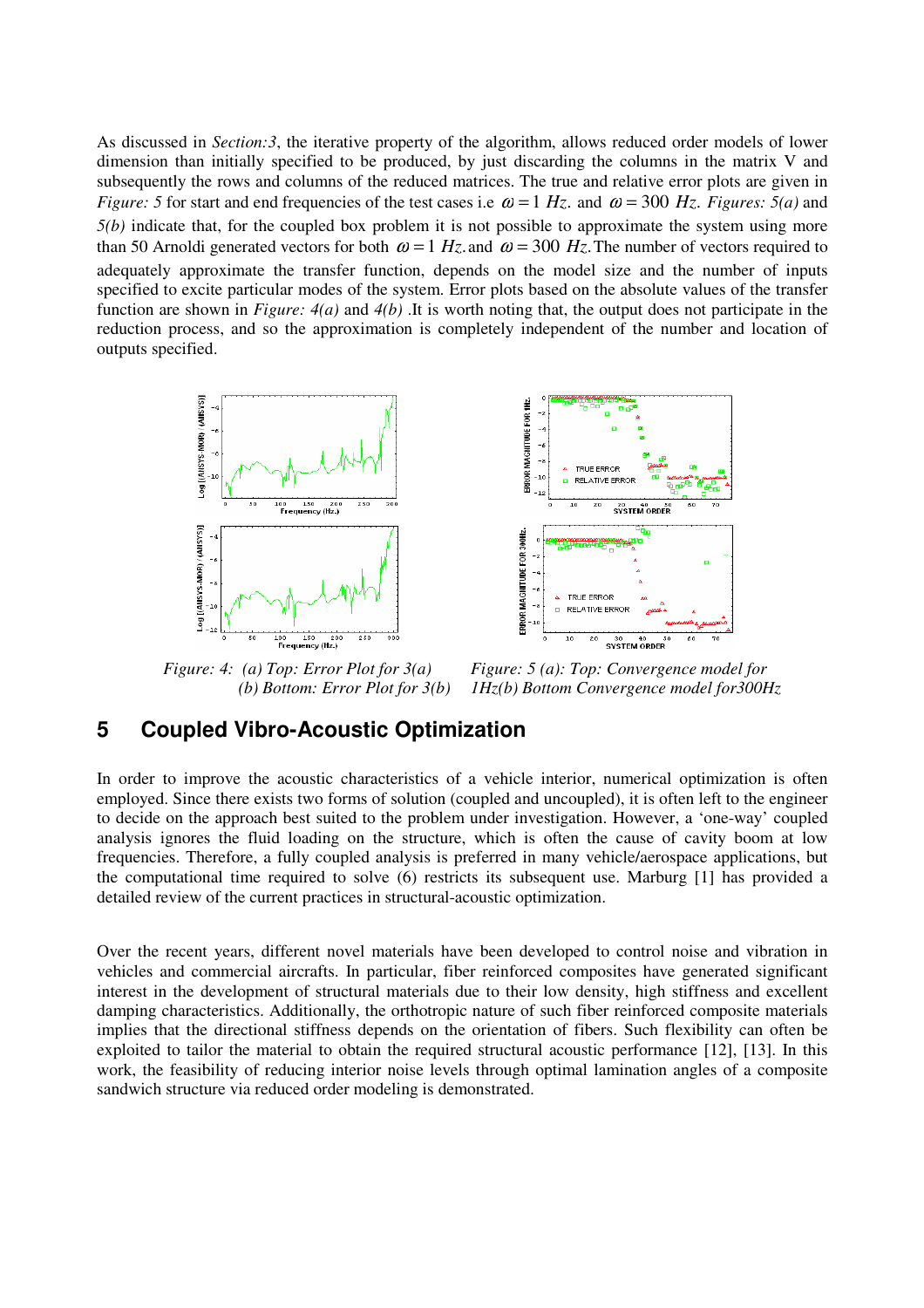### **5.1 Optimization Test Case**

The first test case is a frame-panel structure which was built to test new modelling techniques. The half scale car cabin is modeled as a simple seven sided structure as shown in *Figure: 6(a)*. The structural model is a frame panel structure coupled with the acoustic cavity. Faces of the acoustic model, other than that of the roof were assumed to be acoustically rigid. The acoustic model was modeled using eight noded acoustic brick elements with one pressure degree of freedom at each node. The panel is a laminated composite structure, made up of Fibre reinforced skins and a random fibre foam core. The cross section of the composite structure along with fiber orientation angles is shown in *Figure: 7*

The lamination angles of the fibres, denoted by  $\theta$  in this study, are the design variables for the optimization problem. The design variables are subject to a lower and upper bounds  $0 \le \theta \le 180$  degrees, where  $0^0$  represents a unidirectional lay-up of the fibers and angles beyond  $90^0$  represent lay-up in the negative direction. The structural FE model is modeled using ANSYS SHELL181 elements, with material properties for the uni-directional composite as given in *Table: 3*. For the cavity, a matching interface element (ANSYS FSI) is used, where the nodes of the structural and acoustic models are coincident. A structural damping ratio of 4% is applied to all elements with composite material properties. An initial lamination angle of 90/0/Core/0/90 is specified for the coupled analysis. The effects of changing lamination angles on the overall structural integrity of the structure are ignored. Similar to the previous test case, the frequency range of interest for the coupled dynamic analysis is 0-300Hz. The coupled model is excited by applying a unit harmonic force to one of the structural nodes of the front end lower member in the normal direction, and the response is computed at a node representative of driver's ear location in the fluid domain.



Skins (90/0) < Random fibre core < Skins (90/0)<sup>3</sup>

*Figure: 6: (a-left) Top: Coupled FE model (b-right) Stacking sequence of fibers* 

*Figure: 7: Cross Section of sandwich composite* 

| <b>Cross</b>   | $E11 = E33$ | E22   | $G12=G21$ | <b>G13</b> | $v12 = v13$ | <b>Density</b> | <b>Lamination</b> |
|----------------|-------------|-------|-----------|------------|-------------|----------------|-------------------|
| <b>Section</b> | (GPa)       | (GPa) | (GPa)     | (GPa)      |             | $(kg/m^3)$     | Angles $(9)$      |
| Skin           | 28          | 21    | 1.39      | 1.40       | 0.4         | 1480           | 90/0/Core/0/90    |
| Core           | 9.26        | 4.2   | 0.72      | 0.67       | 0.4         | 800            | $- -$             |

*Table: 3: Mechanical properties for Fibre reinforced sandwich composite.* 

#### **5.1.1 Design Optimization Procedure**

The reduced order modeling technique outlined in *Section: 2* is incorporated into the optimization process to speed up simulation time, while maintaining the accuracy of the nodal sound pressure values. A general framework of optimization via reduced order modeling is given in *Figure: 10*. The number of vectors required to represent the higher dimensional system is calculated using the convergence models presented in *Section: 4.1*. In this case, 50 Arnoldi generated vectors were sufficient to represent the higher dimensional system for  $\omega = 1$  *Hz*. and  $\omega = 300$  *Hz*. An error plot over the entire range of frequencies is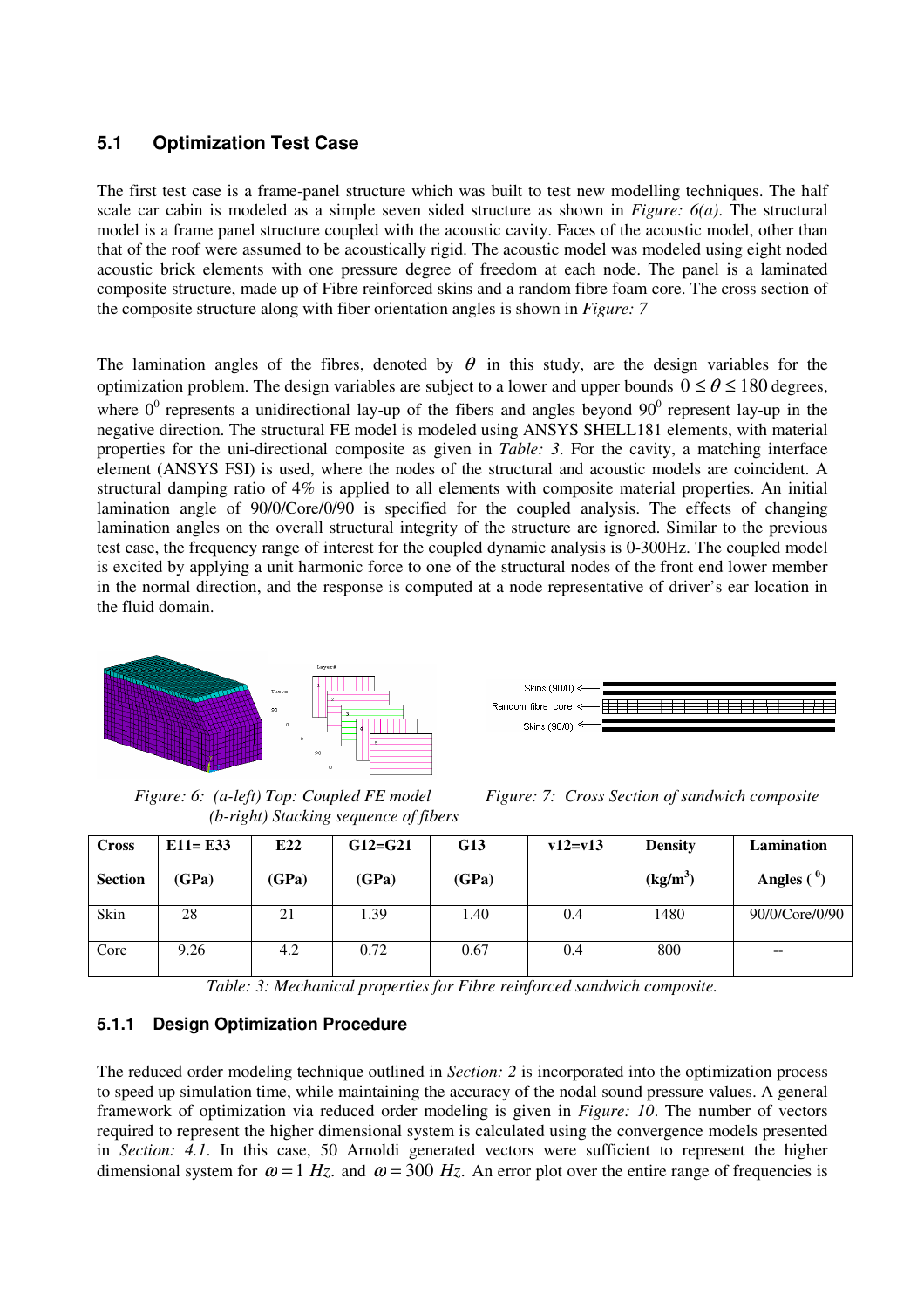shown in *Figure: 8*. The true and relative error plots at 1Hz. for the optimization problem are shown in *Figure: 9.* Since it is the lamination angles which this study is seeking to optimize, and thus the material properties of the composite structure, the reduced order model must be regenerated at each iteration involving a change in the lamination angle.

Mathematically speaking, the non-linear optimization problem can be stated as:

*Find a vector of design variables:*  $\theta = (\theta_1, \theta_2, \theta_3, \ldots, \theta_n)$ *Which minimizes the objective function*  $f(\theta)$ , *Subject to lower and upper bounds*  $\theta_i^{lower} \leq \theta_i \leq \theta_i^{upper}$ 

Numerous possibilities exist to formulate the objective function, and their effectiveness depends on the

nature of the coupled problem. For the optimization problem stated above, the objective function is formulated as: 1 ω

$$
f(\theta) = \hat{F}^{-\frac{1}{n}} \quad ; \quad \hat{F} = \frac{1}{(\omega_{\text{max}} - \omega_{\text{min}})} \int_{\omega_{\text{min}}}^{\omega_{\text{max}}} \vartheta \{p_i(\omega)\} d\omega \tag{17}
$$

$$
\vartheta = \begin{cases} (p_i - p_{\text{ref}})^n & \text{for} \quad p_i > p_{\text{ref}} \\ 0 & \text{for} \quad p_i \le p_{\text{ref}} \end{cases}
$$
(18)

Where, the function  $\vartheta$  is a weighting function applied to the nodal sound pressure level (SPL) value  $p_i$ . It can be seen that the weighting function depends on reference pressure  $p_{ref}$ , determined as 90dB for the current study.



*Figure 8 –Error plot for optimization test case Figure 9 – True, Relative Error Plot for 1Hz.* 

At this point, any value of  $p_{ref}$  can be used, and in this case is chosen to reduce peak SPL values over the entire frequency range of 0-300Hz. For  $n=2$ , this formulation of objective function (17, 18) results in a frequency averaged root mean square value. This ensures that the higher peaks of the noise transfer function are given more importance, avoiding deep valleys as compensations for high peaks during the optimization process In particular, the fluid resonance peaks at ~120Hz, ~265Hz, and ~293Hz (See *Figure: 15*) have been identified as target zones where sound pressure values are to be decreased.

The optimization is carried out using MATLAB GA/PS Toolbox [17] using the Mesh Adaptive Direct Search (MADS) algorithm. MADS is a class of derivative free algorithms, specifically designed for nonsmooth optimization problems, and is an extension of the generalized pattern search (GPS) algorithm. A pseudo code for GPS algorithm is shown in *Figure: 11*. Each iteration of MADS is divided into two steps, SEARCH and POLL. The SEARCH step allows the evaluation of the objective function at a finite set of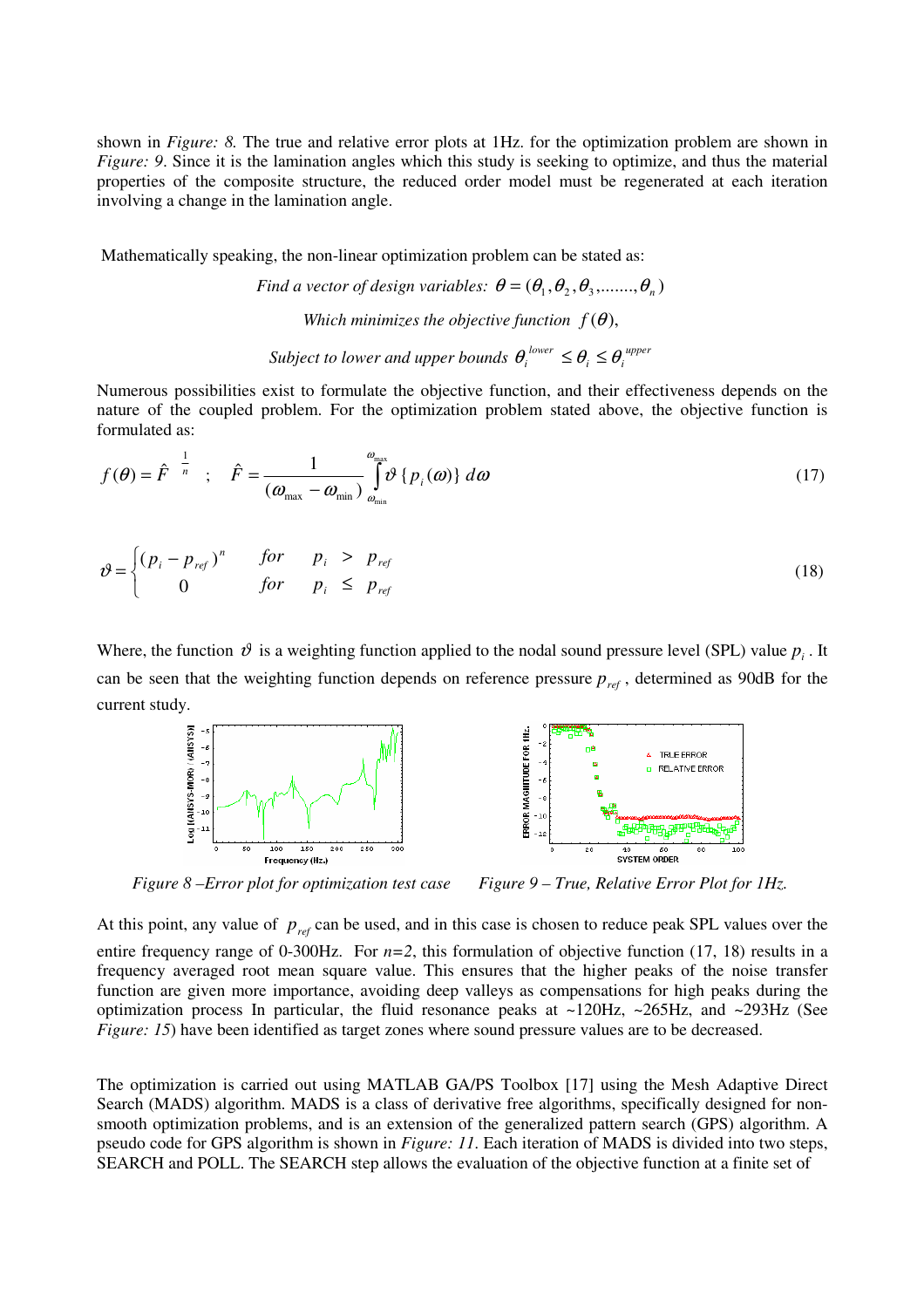

*Figure: 10: Optimization via Moment Matching. Figure: 11: Simplified Pattern Search* 

*algorithm.* 

points. Any search strategy can be used, including none. When a SEARCH step fails to improve the objective function value, a POLL step is invoked. The key difference between GPS and MADS lies in this POLL step. In addition to the mesh size parameter, a poll size parameter is defined to ensure that the local exploration of the design variable space is not restricted to a finite set of directions [15]. The set of trial points considered during the POLL step is called a *frame*. Depending on the result of the POLL step, i.e. successful or unsuccessful, the mesh resolution is decreased or increased .A general MADS algorithm is shown in *Figure: 12*. In this work, we chose to evaluate initial trial points in the first iteration of MADS using Latin Hypercube Sampling (LHS).

### *Algorithm:2:*

INITIALIZATION: Define mesh point, mesh size and poll size parameters, set  $k \in \mathcal{O}$ .

SEARCH AND POLL STEP: Perform SEARCH and POLL steps until an improved mesh point is found on mesh.

- OPTIONAL SEARCH: Evaluate function on a finite subset of trial points on mesh.
- LOCAL POLL: Evaluate function on computed *frame*.

PARAMETER UPDATE: Update mesh size and poll size, set  $k \in k+1$  and return to SEARCH and POLL steps.

*Figure: 12: A simplified MADS Algorithm [14].* 

# **5.2 Results**

A general decrease in SPL values is apparent over the entire frequency range of optimization. Results at specific frequencies for a node representative of drivers ear location is summarized in *Table: 5.* It can be seen that the composite material is no longer symmetrical in terms of lamination angles after optimization. From an initial lay up of 90/0/Core/0/90 the lamination angles move towards a lay up of 66/154/Core/141/144. *Figure: 15* compares the sound pressure level before and after optimization. The face sheets of the outer layer of the composite material tend to be moving towards a more cross-ply orientation (66/-26) while the inner lamination angles moves towards an even -39/-36. Sound pressure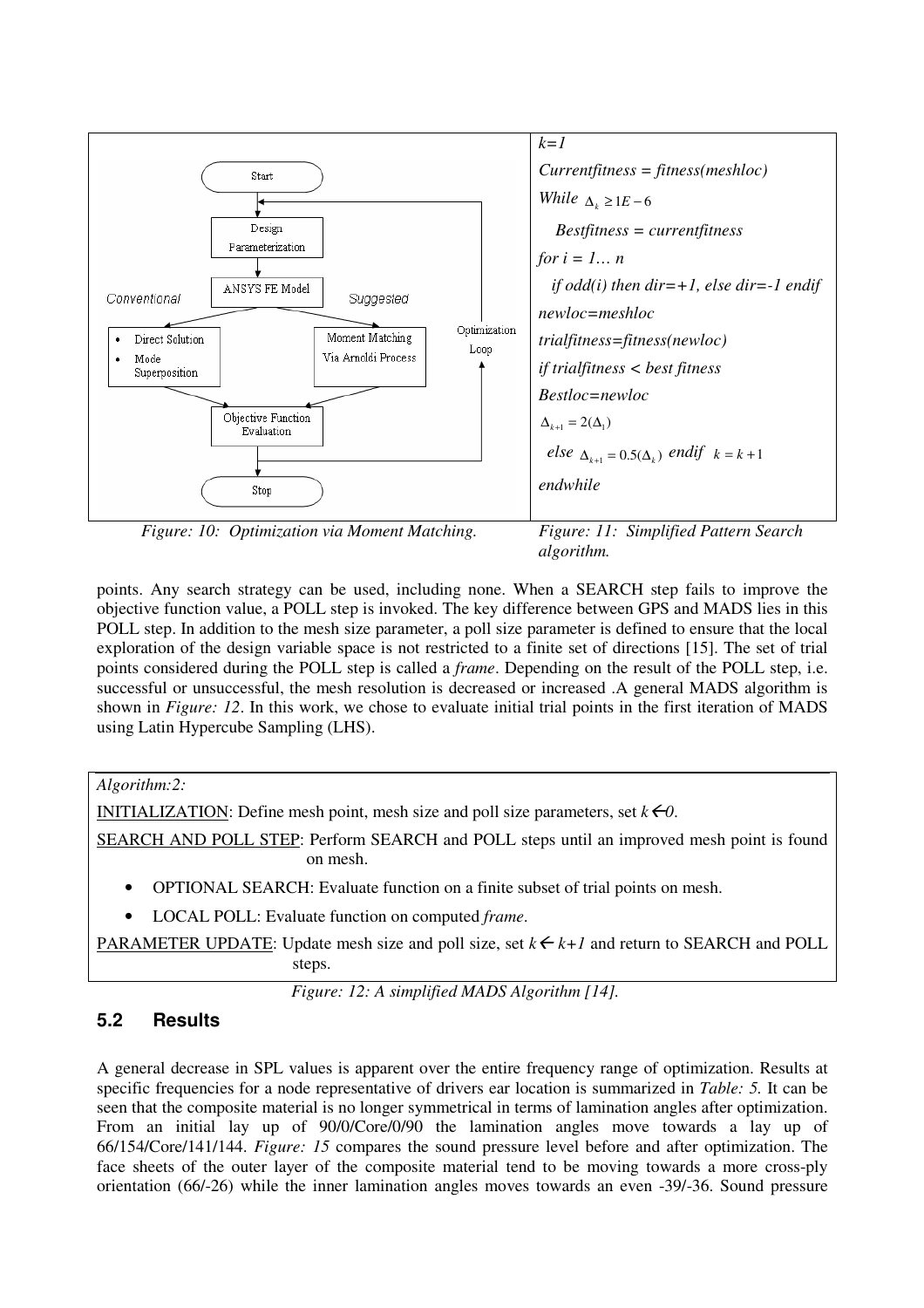levels near fluid resonant frequencies  $\sim$ 120Hz,  $\sim$ 265Hz, and  $\sim$ 293Hz have decreased by 1.2dB, 4.75dB and 6.1dB respectively. However, in the frequency range of 150-240Hz., peak SPL value has increased from 83.9dB to 85.2dB – an increase of 1.4dB. This is primarily because (a) The optimization is considered over the entire frequency range of 0-300Hz., and an overall decrease in the root mean square SPL value is considered as a successful iteration by the optimizer and (b) the value of  $p_{ref} = 90dB$  is

applied to (18). In addition to this, the structurally damped resonant peak causing fluid excitation at 200Hz. has moved to 180Hz. This result can be attributed to *shifting* of modes during the optimization process. Such a shift in noise-emitting modes is due to the change in stiffness of the structure, as an effect of a change in lamination angles of the composite.

| Model | <b>Function</b>    | <b>Initial Stacking</b> | <b>Final Stacking</b> | Time       | <b>Time</b> | <b>Time</b>      |
|-------|--------------------|-------------------------|-----------------------|------------|-------------|------------------|
|       | <b>Evaluations</b> | <b>Sequence</b>         | <b>Sequence</b>       | <b>MOR</b> | ANSYS*      | <b>Reduction</b> |
| OPT   | l 56               | 90/0/C/0/90             | 63.75/154/C/141/144   | 36816s     | 982800s     | $97\%$           |



*Table: 4: Optimization Results: OPT<sup>1</sup> : Optimization Test Case.\*Estimated time.* 

*Figure: 15: Noise Transfer Function before and after optimization*.

From a computational viewpoint, the use of reduced order modeling significantly decreases the computational time requirements for the optimization process. The time taken by MOR via Arnoldi is shown in *Table: 4*. For this case, the cost of reduction via Arnoldi is approximately 97% smaller than the original higher dimensional ANSYS model. Such smaller cost enables effective application of hybrid search strategies, to search the multi-modal space which usually requires more number of function evaluations. If the optimization had been carried out by the direct method in ANSYS, 400 hours of computational time would have been required for 156 function evaluations. To compare the accuracy of the optimized design variables, a harmonic simulation via direct method in ANSYS is performed. Noise transfer function at the selected fluid node for optimization is shown in *Figure: 14*. It can be seen that there is an almost perfect match between ANSYS and reduction via Arnoldi process.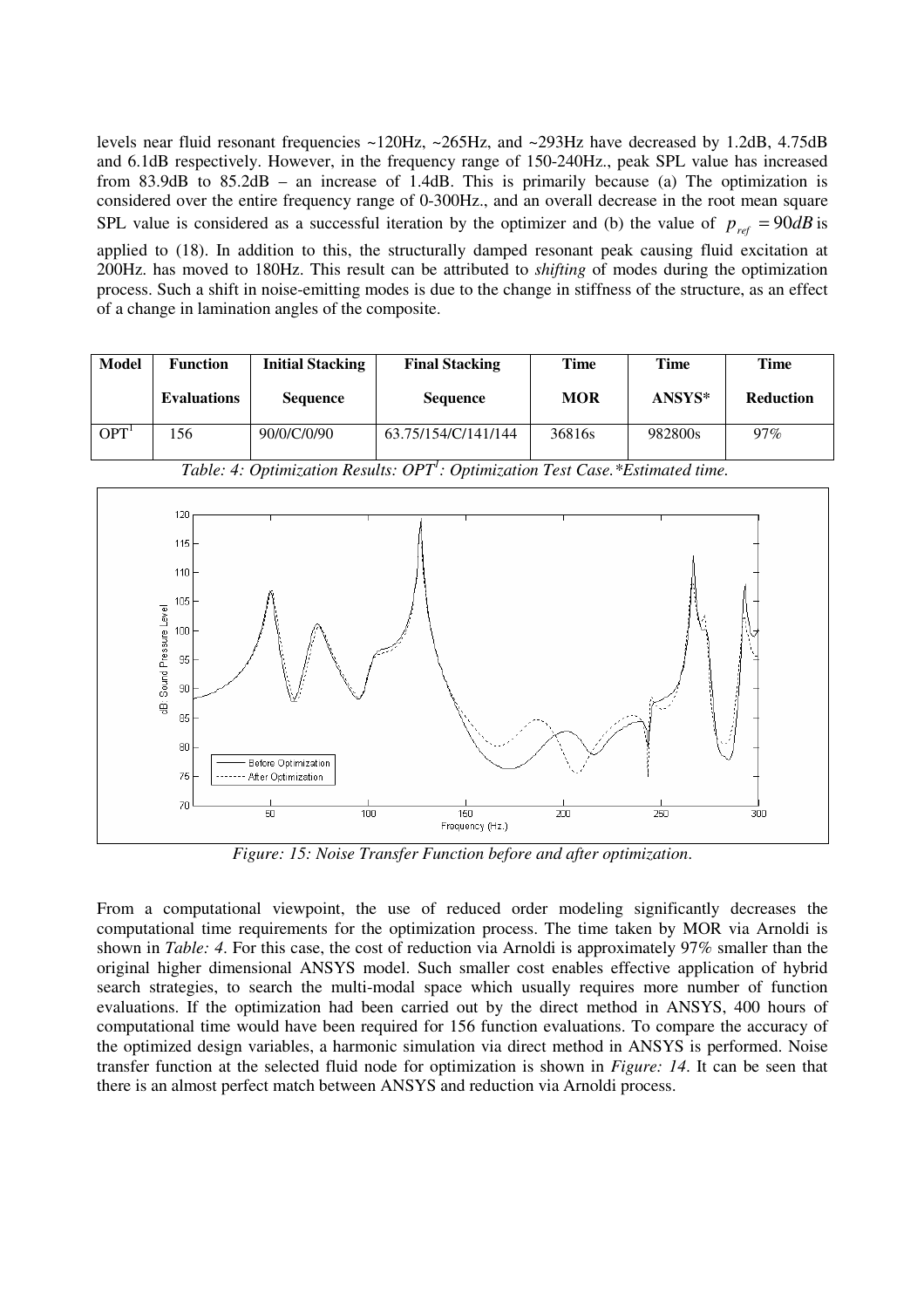



*Figure: 13 : Optimized Stacking Sequence* Figure: 14: Noise Transfer Function for *optimized design variables.* 

| <b>Frequency</b> | $SPL$ (dB)            | <b>MOR-Arnoldi SPL (dB)</b> | <b>ANSYS SPL (dB)</b> |
|------------------|-----------------------|-----------------------------|-----------------------|
| (Hz.)            | (Before Optimization) | (After Optimization)        | (66/154/Core/141/144) |
| 70               | 98.41                 | 96.42                       | 96.42                 |
| 120              | 100.50                | 99.21                       | 99.21                 |
| 200              | 82.65                 | 79.20                       | 79.20                 |
| 265              | 112.81                | 108.06                      | 108.06                |
| 293              | 108                   | 101.87                      | 101.87                |

*Table: 5: Optimization Results* 

# **6 Summary**

An efficient method to perform coupled structural analysis and optimization via reduced order modelling has been outlined. The basis vectors for matching the coupled system moments are computed by applying the Arnoldi algorithm, which computes the projection vectors spanning the Krylov subspace, to match the maximum number of moments of the system. The moments in the test cases shown are matched at approximately half of the analysis range  $s = (\omega_E + \omega_B)/2$ . If a Taylor series expansion is considered around a higher frequency, a reduced order model could be obtained with better approximation properties around that frequency range. *Figure: 2(b)*, *3(a), 3(b), 4(a), 4(b)*, *5(a)* and *5(b)* indicates that good approximation properties can be obtained by projecting the higher dimensional system to a lower dimension and matching some of the low frequency moments of the system. While there exist several methods to choose basis vectors, we have chosen these vectors to span the Krylov subspace. Compared to the computing eigen modes and eigen vectors of the system matrices, computing vectors spanning the Krylov subspace is much faster and efficient, since a normal modal analysis of a complex structural or an acoustic system tends to be computationally expensive. In fact, there is no guarantee that the computed modes included for the mode superposition via a modal analysis would be enough for the time/harmonic analysis, and often an approximate guess of modes within the *2n* range are computed for projection, *n* being end frequency [8]. Moreover, for the fully coupled structural acoustic case, an unsymmetric solver is required to extract coupled modes, which leads to further inefficiency in the calculation procedure. *Figure: 2(b)*, *3(a)* and *3(b)* show that the reduced order model accurately captures the dynamic behavior of the coupled higher dimensional system, indicated by peaks at ~114.50Hz and ~172Hz. and ~215Hz, which correspond to the acoustic modes of the cavity.

Although there are many techniques to generate the projection matrix [V], in this work we have chosen the Arnoldi process to generate vectors belonging to the Krylov subspace. Another popular method to generate the projection vectors belonging to the Krylov subspace is the Lanczos process. *Table-6* summarizes the advantages and disadvantages of Arnoldi over Lanczos. When compared to the Lanczos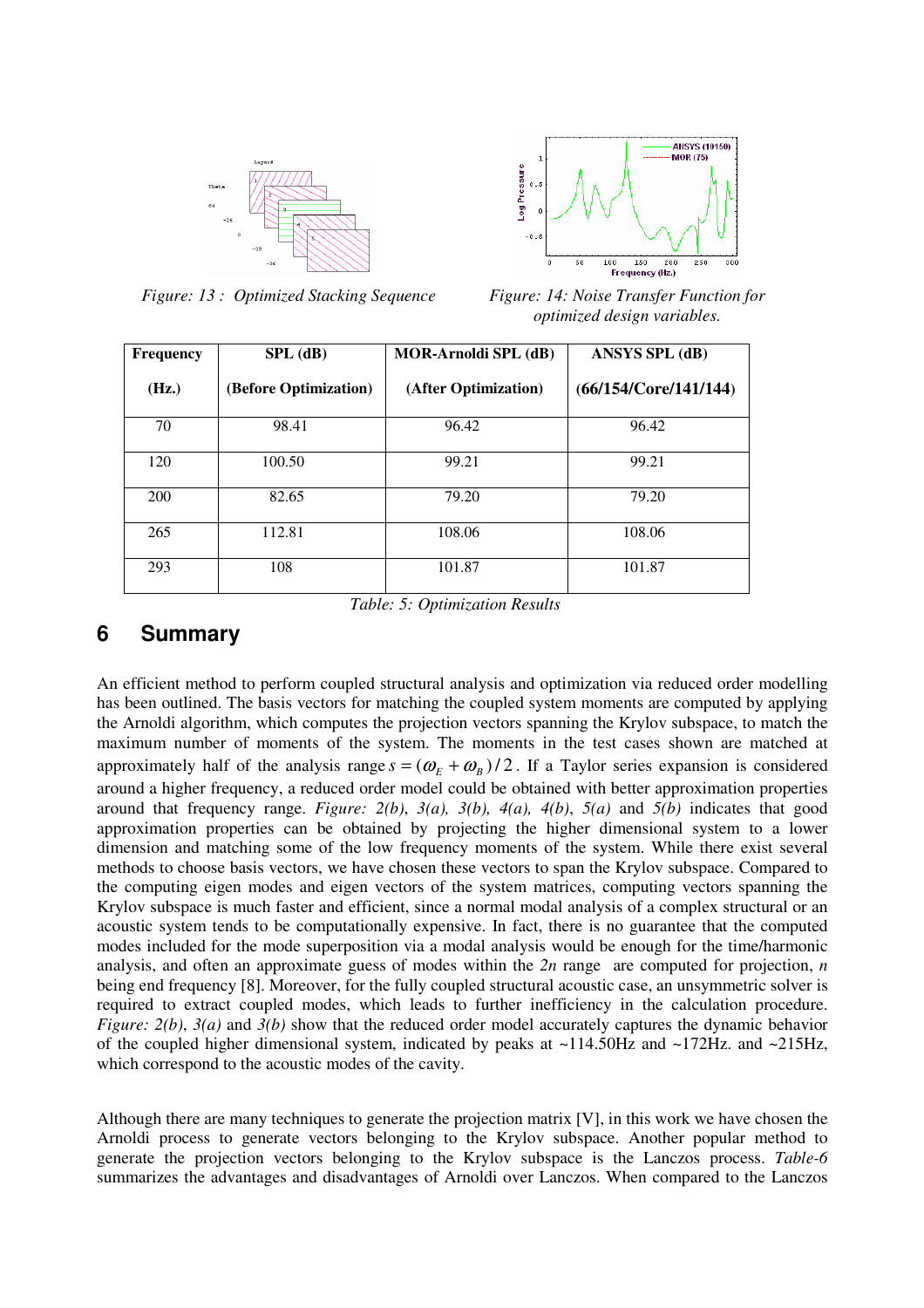process, the Arnoldi process is more stable, and a complete approximation of the output is guaranteed by the Arnoldi process. This means that, for the coupled structural acoustic case, both displacements on the structural domain, and pressure levels at fluid nodes could be matched. Although this has not been verified explicitly in either the test case or the optimization problem, existing literatures show that a complete match is specific to the Arnoldi process (e.g. [9]). In [19], this has been numerically demonstrated for a Electro-Thermal model. Further, it is possible to partition the projection matrix, thus preserving the displacement and pressure state variables. For the first test case, 25 outputs were chosen for the analysis, which included both normal displacements on the structural portion of the model and pressure levels in the fluid domain. The number of vectors needed to accurately represent the system was 50 and 75 for test case 1 and the optimization test case respectively. The difference in the number of vectors needed can be attributed to the nature of coupled models itself and its resulting transfer function. It is also worth noting that the process of computing the minimum number of required vectors can be completely automated by a user defined error parameter. Lastly, the reduced order modelling framework via the Arnoldi process was incorporated in the structural-acoustic optimization process. The lamination angles of the composite structure took the form of design variables for the optimization problem. As stated earlier, any change in material properties required generation of reduced order model from the higher dimensional model. A general decrease in SPL over the entire frequency range of optimization is evident. Both *mode shifting* and *peak splitting* phenomenon's resulting from change in lamination angles were accurately captured by the reduced order model. It should be noted that a reference value of  $p_{ref} = 90dB$  was specified for the optimization. A different value of  $p_{ref}$  could result in different optimized stacking sequence for the

composite. However, such a parametric study is beyond the scope of this paper. The error plots shown in *Figure: 4(a), 4(b), 8* indicate that the difference between the higher dimensional ANSYS model and reduced order model is almost negligible. It can be observed that the error increases with increasing frequency.

| <b>PROPERTY DESCRIPTION</b>                                      | <b>ARNOLDI PROCESS</b>            | <b>LANCZOS PROCESS</b>                |
|------------------------------------------------------------------|-----------------------------------|---------------------------------------|
| Accuracy of approximation                                        | r moments of the system match     | 2r moments of the system match        |
| <b>Computational Complexity</b>                                  | $O(2r^2n+2rN,(K_{sa}^{-1}M_{sa})$ | $O(16rn + 4rN_{r}(K_{sa}^{-1}M_{sa})$ |
| Complete output approximation                                    | <b>YES</b>                        | NO <sub>1</sub>                       |
| Numerical stability of algorithm                                 | <b>YES</b>                        | N <sub>O</sub>                        |
| Preserving stability and passivity<br>of the reduced order model | <b>YES</b>                        | N <sub>O</sub>                        |

*Table: 6: Comparison between model order reduction via Arnoldi and Lanczos processes.* 

This result can be primarily attributed to the choice of expansion points used to generate the reduced order model. A reduced order model could have been obtained, by matching moments at different expansion points, with each expansion point requiring a separate factorization (leading to rational Krylov methods). However, for the optimization problem discussed in this paper, the maximum error for the specified fluid node is in the order of 10<sup>-5</sup>. The convergence plot for the optimization problem indicates that it is not possible to approximate the system with more than 50 Arnoldi generated vectors. At this point, machine precision is reached, and a further better approximation cannot be found. For the optimization test case, MOR via Arnoldi results in a 97% reduction in simulation time. The reduction seems consistent with different test cases.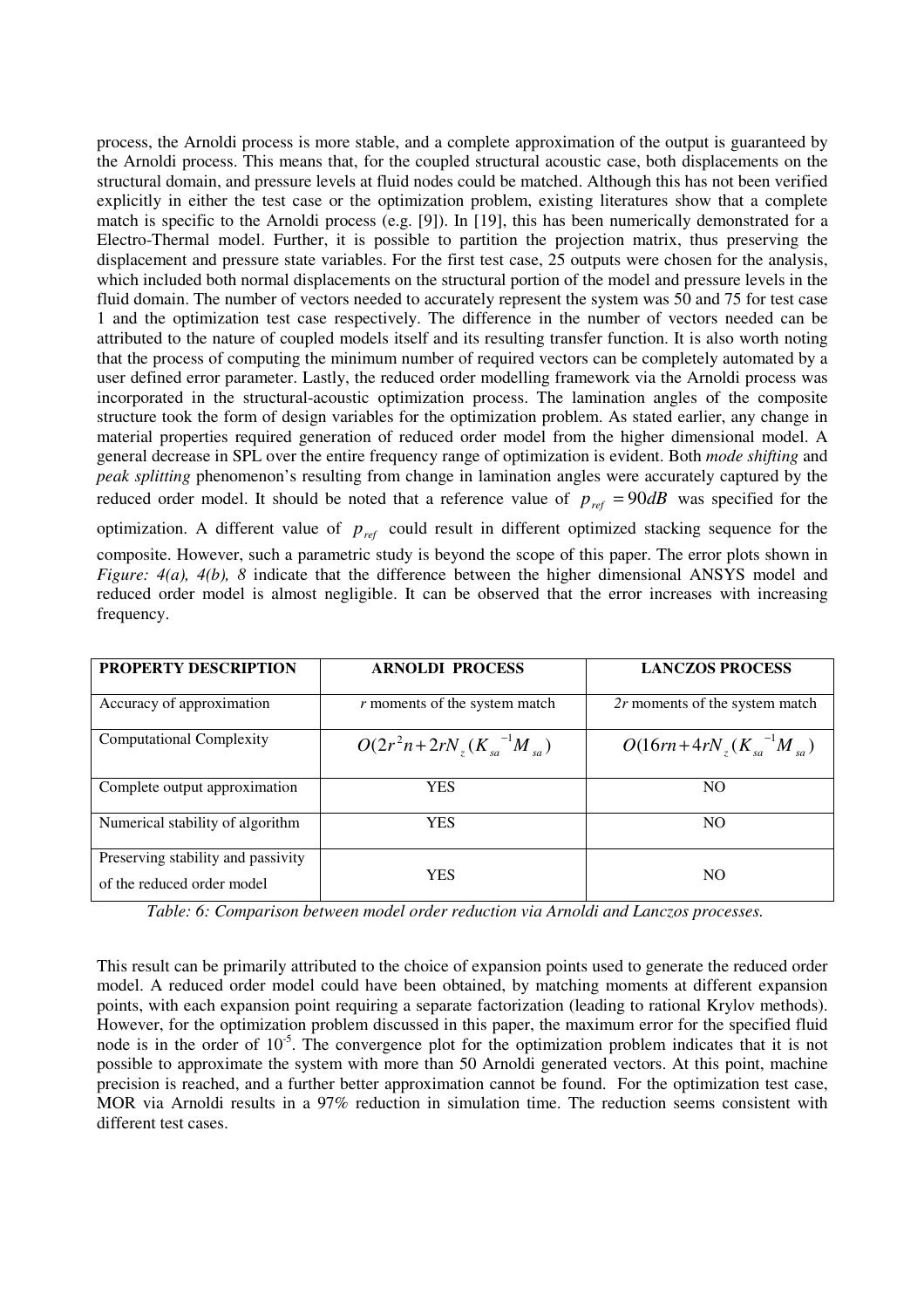# **7 Conclusion**

A new method to develop efficient reduced order models for fully coupled structural acoustic analysis and optimization has been outlined. The basis vectors for model reduction are computed by applying the Arnoldi algorithm, which computes the projection vectors spanning the Krylov subspace, to match the maximum number of moments of the system. The method would serve as an excellent alternative to many other reduction techniques, particularly for vibro-acoustic optimization, where reduction of computational time is often sought. In addition to this, a complete output approximation is guaranteed, matching both displacements of the structure and sound pressure levels in the fluid. In this paper, the explicit participation of [C] is avoided by using a complex stiffness approach  $K_s$  ( $1+2\zeta$ ). For a higher dimensional model with [C], a reduced order model via the Second Order Arnoldi (SOAR) process, involving computing orthogonal vectors belonging to the second order Krylov subspaces [20] [21] or transforming the *Equation (6)* to first order form and matching moments via Arnoldi is possible, but a comparison of accuracy and efficiency of such methods is beyond the scope of this current paper. Finally, it should be noted that MOR via Arnoldi or Lanczos would be appropriate only in the low frequency range for vehicle/aerospace structural acoustic applications, and other techniques exists (e.g. EFEA, SEA) to deal with higher frequencies, where modal density is often high, and the acoustic response is very sensitive to minor structural modifications.

# **Acknowledgements**

The first authors wish to acknowledge the Engineering and Physical Sciences Research Council (EPSRC GR/S27245/01) for the grant project under which this research was carried out. The first authors also acknowledge the support of T Bharj (Ford), M Birrell (BI-Composites), R Davidson (Crompton Technology), M Collier (Hodgson and Hodgson), A Atkins (Siemen's Magnet Technology) and M Burnett (MIRA) who were Industrial Collaborators in the project.

# **References**

- [1] S.Marburg *'Developments in structural-acoustic optimization for passive noise control'* Archives of the computational methods in engineering, V**9**, 4, 291-370 (2002) Ref: AA094A.
- [2] Athanasios C Antoulas '*Approximation of large-scale dynamical systems*' SIAM Publication. ISBN: 0- 89871-529-6
- [3] Z J Bai *'Krylov subspace techniques for reduced order modeling of large scale dynamical systems'* Applied Numerical Mathematics 43 pp 9-44, 2002.
- [4] R.W.Freund *'Krylov subspace methods for reduced order modeling in circuit simulation'* Journal of Applied Mathematics **123** (1-2); 395-421, 2000.
- [5] E. B. Rudnyi, J. G. Korvink, *'Review: Automatic Model Reduction for Transient Simulation of MEMSbased Devices'.* Sensors Update v. **11**, p. 3-33, 2002.
- [6] T. Bechtold, E. B. Rudnyi and J. G. Korvink *'Dynamic electro-thermal simulations of microsystem-A Review'* Journal of Micromechanics and Microengineering, Institute of Physics publications, **15** (2005) R17-R31.
- [7] T J Su, R R Craig Jr *'Krylov model reduction algorithm for undamped structural dynamics systems'* Journal of Guidance and Control Dynamics **14** 1311-1, 1991.
- [8] E L Wilson, M W Yuan and J M Dickens *'Dynamic analysis by direct superposition of Ritz vectors'* Earthquake Engineering and Structural Dynamics, Vol **19**, pp 813-821, 1982.